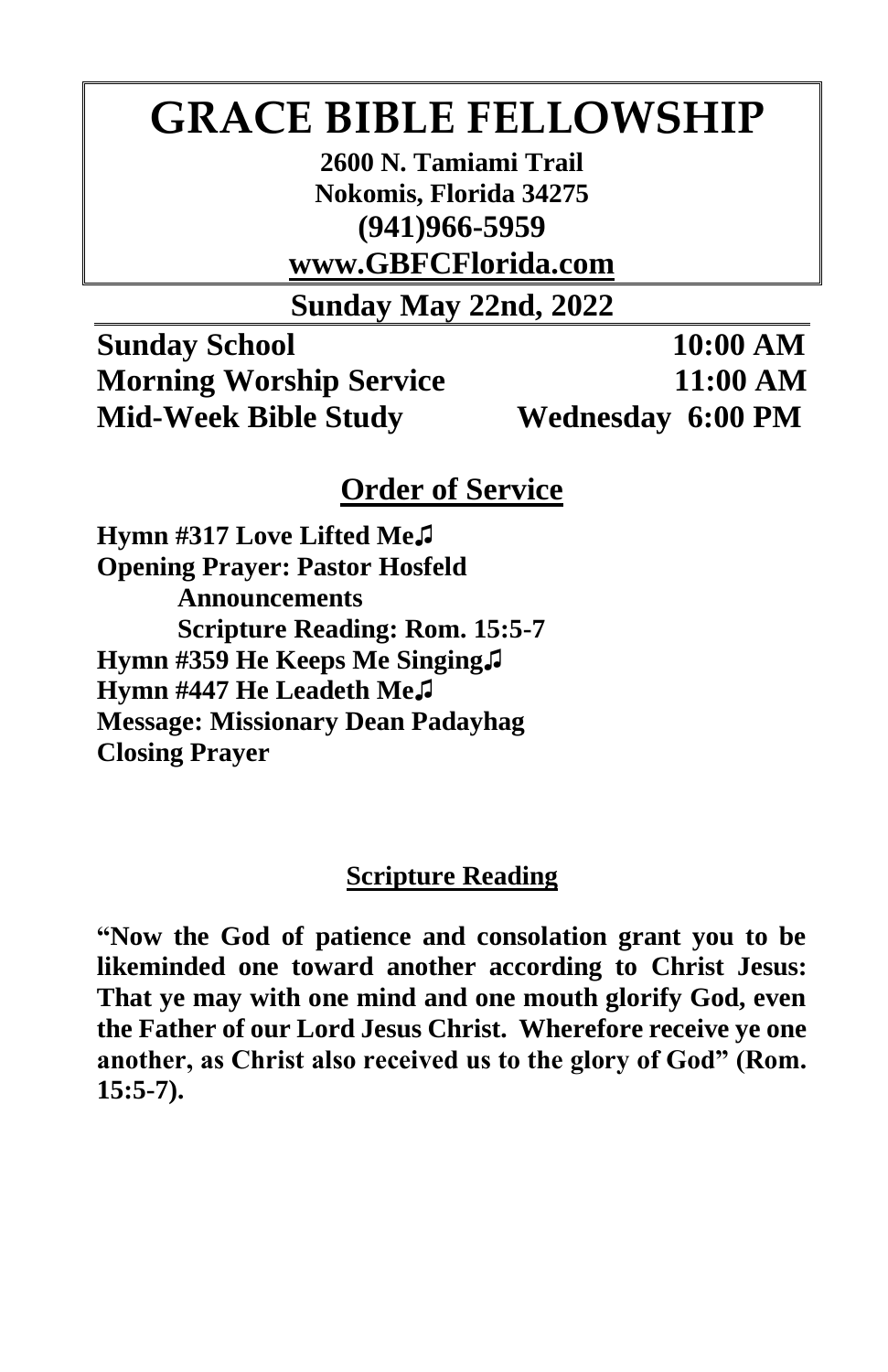**Welcome to Grace Bible Fellowship this morning.** We are so glad that you have chosen to worship with us today. If you are a first-time visitor, please sign our guest book in the entryway and take a gift bag home with you.

**Women's Online Bible Study** every Monday at 7:00 p.m. See Valerie Hosfeld for details.

**Ladies Online Prayer Meeting** every Tuesday at 7:00 p.m. Again, see Val for details.

- **Wednesday, 6:00 p.m.** Bible study here at the church with Pastor Hosfeld.
- **Continue to pray for those on our prayer list;** Pastor and Mrs. Bedore, Pastor Hosfeld and Valerie, Pastor Myers, Judy Piper, Howard and Virginia Tiffany. Continue to keep Mike and Donna Gray and Mike and Sharon Williams in your prayers also.

## **Memory Verse**

**"To the praise of the glory of his grace, wherein he hath made us accepted in the beloved" (Eph. 1:6).**

Communion is the first Sunday of every month

Board Meetings are held the last Sunday of every month